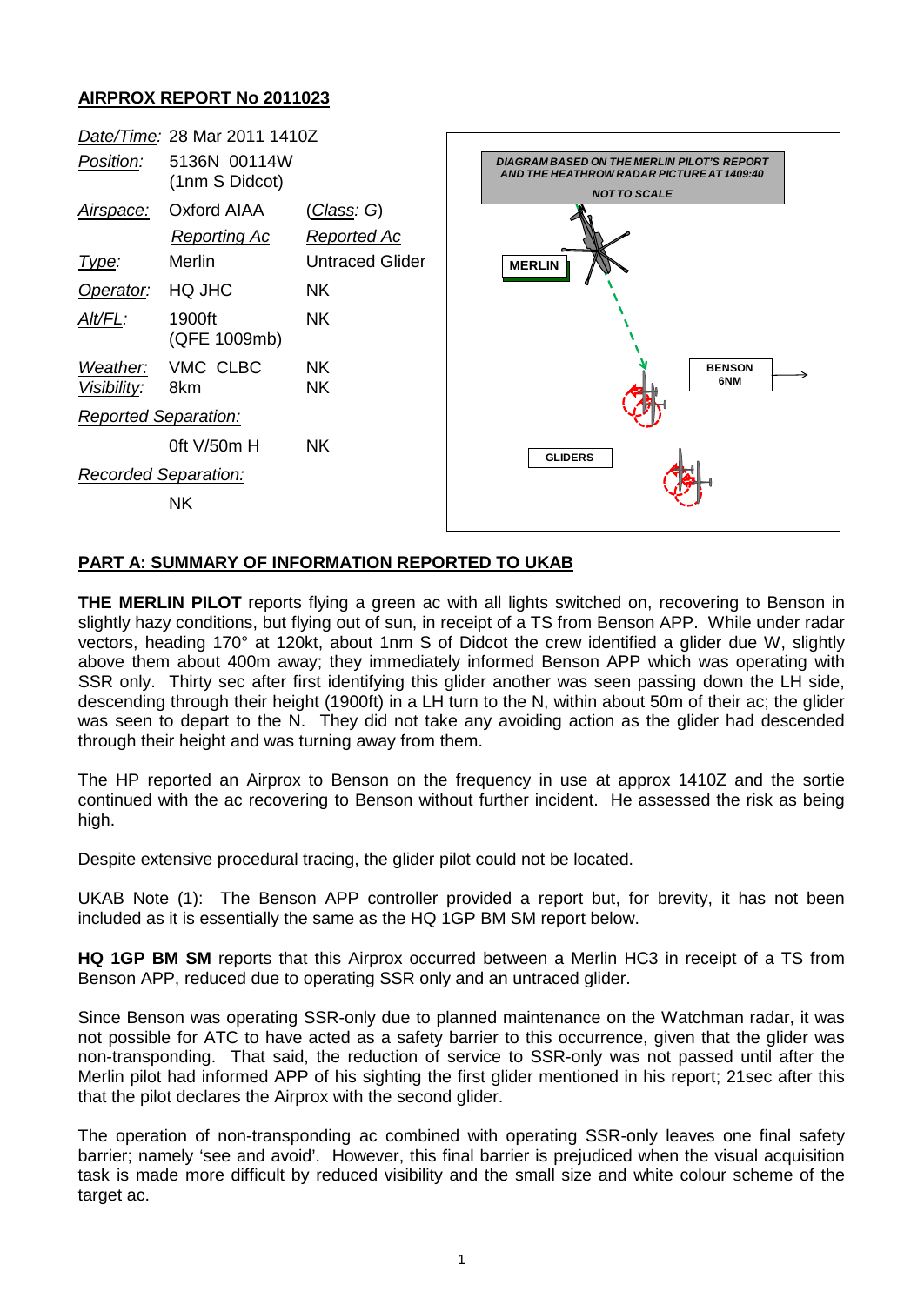UKAB Note (2): The recording of the Heathrow 10cm radar shows the Merlin throughout tracking 170°, squawking with Modes C and elementary Mode S, initially at an alt of 3000ft. The ac is tracking towards two intermittent primary only contacts manoeuvring in its 12-1230 position. At 1409:40 the helicopter commences a slow descent just as both the primary contact disappear from radar in its 1230 position at about 1.5 and 2nm respectively (there are another 2 gliders at a distance of 4nm in the 12 o'clock). The Merlin passed through the approximate position that the closest glider last painted at 1409:59 at an alt of 2600ft. The primary only contact reappears at 1nm W of the Merlin's track at 1410:37. There are other gliders in the area.

**HQ JHC** comments that It is not possible to ascertain when, and indeed if, the conflicting glider saw the Merlin, but in either case, a reported separation of 50m is clearly very concerning, whether verified by radar recording or not.

From the HQ 1GP BM SM comment, it appears that the Merlin was unaware that the TS being provided was reduced until after he had reported the sighting of a gilder in reasonably close proximity. The absence of primary radar was probably a factor in this incident. It is also clear that the final safety barrier - as identified by HQ1GP BM SM – was see and avoid but in the event, the Merlin saw the glider too late to take any avoiding action.

HQ JHC considers that a mid-air collision with a glider or light coloured small ac is a very significant risk- this was the second Airprox in that area in the space of a month. This is a particularly problematic area in terms of gliding activity and Benson instrument traffic - which is subject to both geographical and airspace constraints and the necessity to maintain aircrew currency and competency in instrument flying and approaches. These issues were brought sharply into focus last year, during NOTAMed gliding competitions and/or when the radar service being provided by Benson was derived from SSR-only information since the Watchman radar had a long-term unserviceability.

This Airprox indicates that the local gliding community may not be fully cognisant of the flying operations at RAF Benson – it could be considered unwise for a glider pilot to choose to operate in that particular piece of airspace if the pilot understood that a Puma or Merlin ac was very likely to be operating there, whilst knowing that the glider itself is difficult to see. It appears that the risk acceptance differs between the gliding community and other aviators.

It is widely recognised that the small size and white colour scheme of gliders (and other small light ac) makes visual acquisition extremely difficult, whilst glider construction also means that they are difficult to see on radar. In the short term, JHC ac operating in the RAF Benson area are encouraged to try to obtain a primary radar-derived TS when this is practical. In the medium term, JHC HQ supports the initiative by RAF Benson that this specific problematic airspace be mandated as 'transponder-equipped ac only' which would enable all ac to be seen on both primary and secondary radar whether they are radar-reflective or not.

In addition to efforts to improve the airspace issue, JHC HQ requests that the UK Airprox Board recommends the fitting of transponders to all gliders and similarly small, light coloured general aviation ac, in order to reduce both the frequency of Airproxes and the likelihood of an actual collision (there have been 9 assessed Airproxes involving gliders and military RW ac in the last 3 years). Further, JHC HQ requests that the UK Airprox Board undertake to educate the glider community on the risk of mid-air collision in the vicinity of military aerodromes.

## **PART B: SUMMARY OF THE BOARD'S DISCUSSIONS**

Information available included reports from the Merlin pilot, transcripts of the relevant RT frequencies, radar recordings, reports from the air traffic controllers involved and reports from the appropriate ATC and operating authorities.

[Some of the discussion in this incident also applies to 2011028.]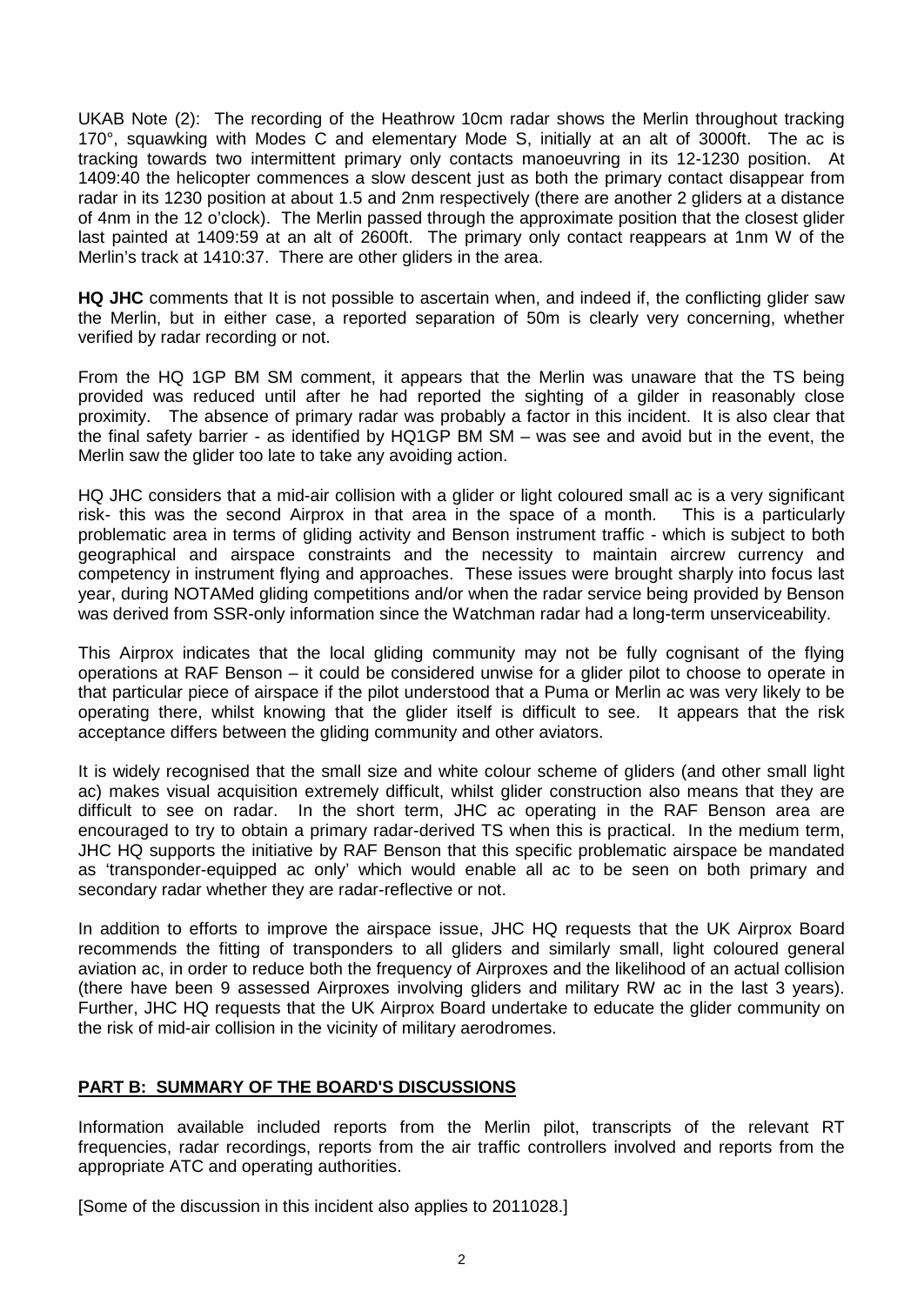The HQ JHC Member reported that it was concerning that the Merlin pilot was not informed that they were operating under a reduced TS, due to the primary radar being on maintenance, until after he had reported the presence of the first glider to APP; had he known, he would have been aware that information on gliders would not have been forthcoming from ATC.

A military Advisor, familiar with both fast-jet and gliding operations opined that there was a widespread lack of understanding of gliding operations among both military aircrew and ATC staff; he urged closer co-operation to foster mutual understanding. He went on to say that the MoD is trying to provide liaison staff at major gliding competitions so that up-to-the-minute information about movements/routes can be relayed to military airspace users. Noting the HQ JHC comment regarding the high military traffic levels around Didcot, a gliding Member stated that it was *'the busiest area in Britain'* for gliding traffic due to precisely the same airspace constraints that funnel both N/S traffic and E/W traffic through the area; the power station is a particular focus as it often provided good thermals.

There was genuine concern from both military and gliding Members that despite a previous mid-aircollision in the area, little had been done to integrate or separate the traffic (on the day of the mid-air collision there had been in excess of 100 gliders transiting the area). Unlike other areas where there were more obvious solutions: not all traffic in the area is radio equipped, but for ac that are fitted with radios and for those pilots with RT licences, Benson is not necessarily the obvious station to call (Farnborough/Brize Norton being the LARS providers); many gliders from several often distant airfields N, S, E and W of the area transit through the area and, finally but importantly, Benson instrument patterns are also constrained by the airspace and RW direction.

A military controller Member reminded the Board that, notwithstanding that the Watchman primary radar was unavailable on this occasion, gliders are very difficult for controllers to 'see' and react to as they are often 'invisible' on ATC radars; he suggested that more effort be put into inexpensive technological solutions. A gliding Member suggested that such a solution already exists, namely FLARM, which is widely used by gliders. In his opinion FLARM was a more practical solution for gliders' traffic awareness and collision avoidance than Modes C and S transponders. It was agreed, however, that neither the CAA nor the MoD are likely to pursue this course unless it is more widely acceptable and used universally, preferring the (currently) ICAO agreed Mode C/S solution.

Notwithstanding the difficulty of seeing gliders on primary radar, the Board also queried the necessity for conducting maintenance on the primary radar during hours of the day when gliding activity was likely to occur. Members agreed that maintenance should schedule for hours when there were likely to be the fewest number of aircraft without transponders airborne.

The DAP Advisor informed the Meeting that there is an established procedure for proposing and agreeing airspace changes and, as far as he was aware, no application had been made for a TMZ (Transponder Mandatory Zone) in the Benson area; he went on to say that should HQ JHC make such an application it would be handled in the normal manner with all interested parties being consulted. That being the case, the Board noted the HQ JHC recommendation but could neither support nor reject it and advised an application through the correct channels.

Regarding the proposed recommendation regarding the mandatory fitment of transponders to gliders and GA aircraft, the Board noted that in this incident, since Benson were operating 'SSR only', had the glider been squawking, Benson would have been able to pass TI to the Merlin crew allowing them to take avoidance. However, it was pointed out that the Board had made a similar recommendation following an Airprox between a glider and a Tornado (Airprox 2005 186): 'The CAA should continue to promote with renewed urgency the production of a lightweight transponder and, when available, consider mandating its carriage and use in gliders'. This recommendation was agreed but the consultation process did not result in legislation but increased the areas where they are mandatory, albeit with only small changes in Class G airspace. Although some Members were in agreement with the JHC recommendation, others were not and, since this aspect had been recently reviewed by the CAA, the Board could not support the recommendation. [UKAB Note (3): The Board was more or less equally divided regarding mandatory use of transponders].